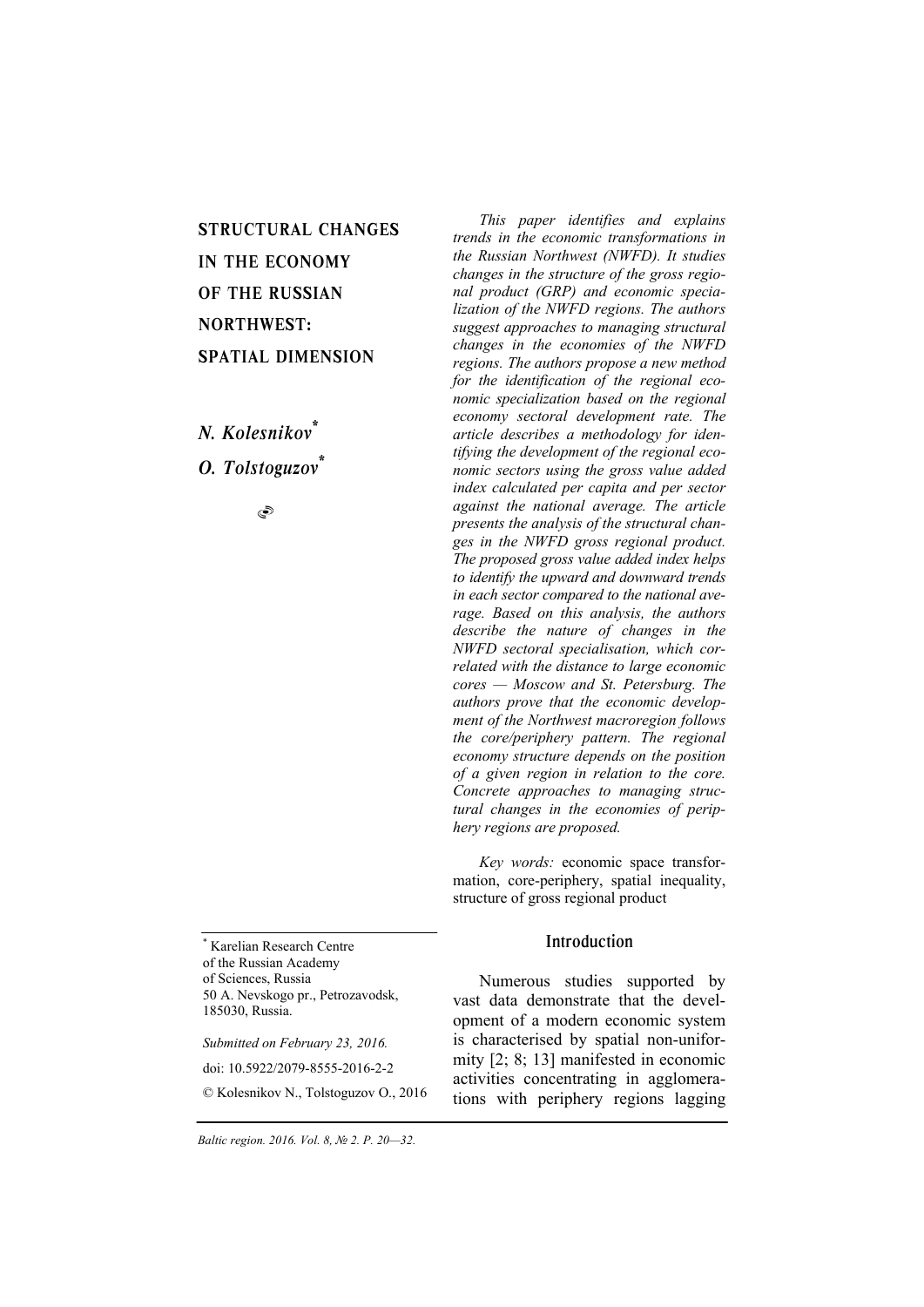behind. This results in a certain degree of polarisation of economic space and imbalance between regional economic structures, i. e. the development of a *polar* regional specialisation in certain industries.

Different aspects of spatial non-uniformity in Russia have been discussed in numerous publications. An attempt to review relevant works was made by K.P. Glushchenko [1]. A comprehensive analysis of economic activity concentration and regional specialisation is presented in a monograph by S.N. Rastvortseva [6]. The latter suggests classifying regions based on the regional specialisation index and distinguishes between two groups – those with high and low index values. Regions with a high specialisation index are further divided into two subgroups: regions engaged in extracting industries and all the others. At the same times, subgroups specialising in the other economic sectors, for instance, manufacturing and services, do not comprise individual categories in this classification, which might complicate interregional specialisation comparisons.

An analysis of spatial concentration of economic activities in Russia, based on most relevant statistics (as of 2011 inclusive), is presented in an article by E.A. Kolomak [4]. One of the parameters considered is gross regional product (GRP), but the author does not analyse the regional GRP structure.

The Northwestern federal district (NWFD) includes one of the largest national agglomerations (Saint Petersburg), scarcely populated and remote regions, and those occupying a middle position between the two. Thus, the NWFD is a representative territory for studying the processes of economic space transformation.

The spatial non-uniformity of economic development of NWFD regions is the focus of a study by L.I. Rozanova and M.V. Moroshkina [7], where the interregional comparison is based on investment activity. There are few international studies into the economic development of NWFD regions. However, it is worth mentioning an article by J. Kortelainen and P. Rannikko [16], which considers a local economic development model in the periphery border regions of the Russian Northwest and focuses on the timber industry in two municipalities.

This work aims to identify and interpret the trends in the economic space transformation in the NWFD based on an analysis of changes in GRP structure and regional economic specialisation and developing approaches to managing structural changes in the economies of periphery regions.

#### Methods

This study is based on Rosstat statistics on the GRP structure of each region. The key parameter is GRP per capita by industry. The period under consideration  $-2004-2013$  — was chosen based on the availability of relevant data.

The statistics on Russian regions' GRP is available for consolidated industries ('types of activities' in the terminology used by Rosstat). We grouped these activities into sectors — non-marketed services sector, marketed services sector, construction sectors, manufacturing sector, and raw materials sector (table 1).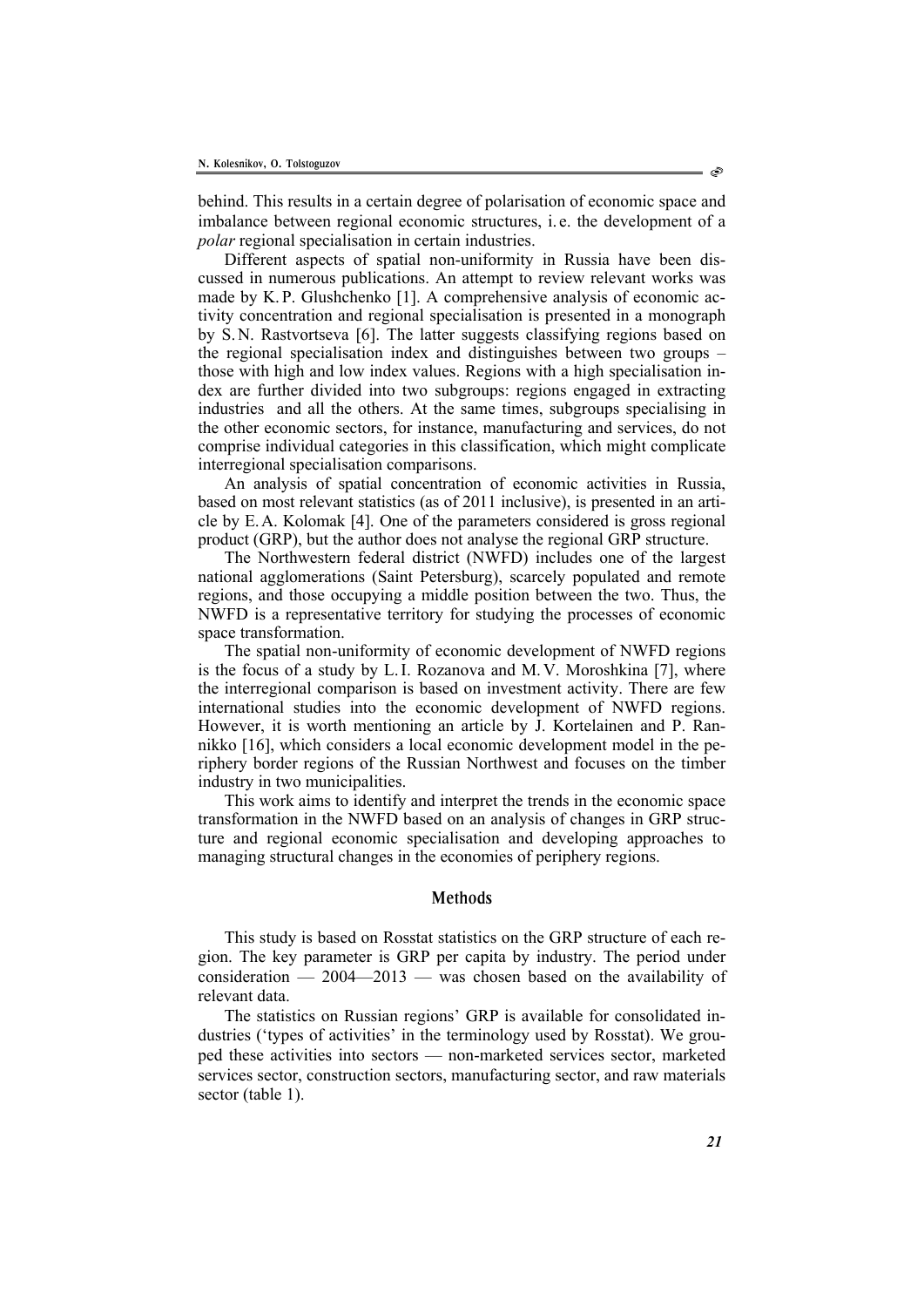#### *Table 1*

| Activities according to Rosstat                       | Regional economic sectors |  |  |
|-------------------------------------------------------|---------------------------|--|--|
| Section A. Agriculture, hunting, forestry             | Raw materials             |  |  |
| Section B. Fishing industry                           |                           |  |  |
| Section C. Mineral extraction                         |                           |  |  |
| Section D. Manufacturing                              | Manufacturing             |  |  |
| Section F. Construction                               | Construction              |  |  |
| Section G. Wholesale and retail; motor vehicle and    | Marketed services         |  |  |
| housekeeping maintenance                              |                           |  |  |
| Section H. Hotels and restaurants                     |                           |  |  |
| Section I. Transport and communications               |                           |  |  |
| Section J. Finances                                   |                           |  |  |
| Section K. Real estate                                |                           |  |  |
| Section E. Power, gas, and water generation and       |                           |  |  |
| distribution                                          | Non-marketed services     |  |  |
| Section L. Public administration and national se-     |                           |  |  |
| curity, social security                               |                           |  |  |
| Section M. Education                                  |                           |  |  |
| Section N. Healthcare and social services             |                           |  |  |
| Section O. Other utilities, social, and personal ser- |                           |  |  |
| vices                                                 |                           |  |  |

#### **Activities grouped by sectors**

The Raw materials sector comprises activities focusing on extracting natural resources or utilising them. The Marketed sector includes production of services provided in open (competitive) markets. The Non-marketed sector comprises activities focused on producing services provided in markets characterised by price regulation. In our classification, Manufacturing and construction coincide with the respective activities identified by Rosstat.

The Rosstat data is presented as nominal GRP. To take into account the inflation factor and exclude the effect of macroeconomic processes, regional values of GRP per capita by industry were compared against the national average in the year under consideration:

$$
I_{\text{GVA}_{ij}} = \frac{GVA_{ij} / P_j}{GVA_i / P} * 100\%
$$

where  $I_{\text{GVA}_{ij}}$  is the gross value added index of the *i*<sup>th</sup> sector in the *j*<sup>th</sup> region, %; GVA<sub>ij</sub> is the gross added value of the  $i^{\text{th}}$  sector in the  $j^{\text{th}}$  region, roubles.;  $P_i$  stands for the population of the j<sup>th</sup> region; GVA<sub>i</sub> for the gross value added of the *i*<sup>th</sup> sector in Russia, roubles; P for the population of Russia.

This value is calculated for each studied period (year). This makes it possible to obtain chronological series of GVA per capita values by industry expressed as a percentage of the national average. The resulting index reflects the level of development of individual sectors of the regional economy

S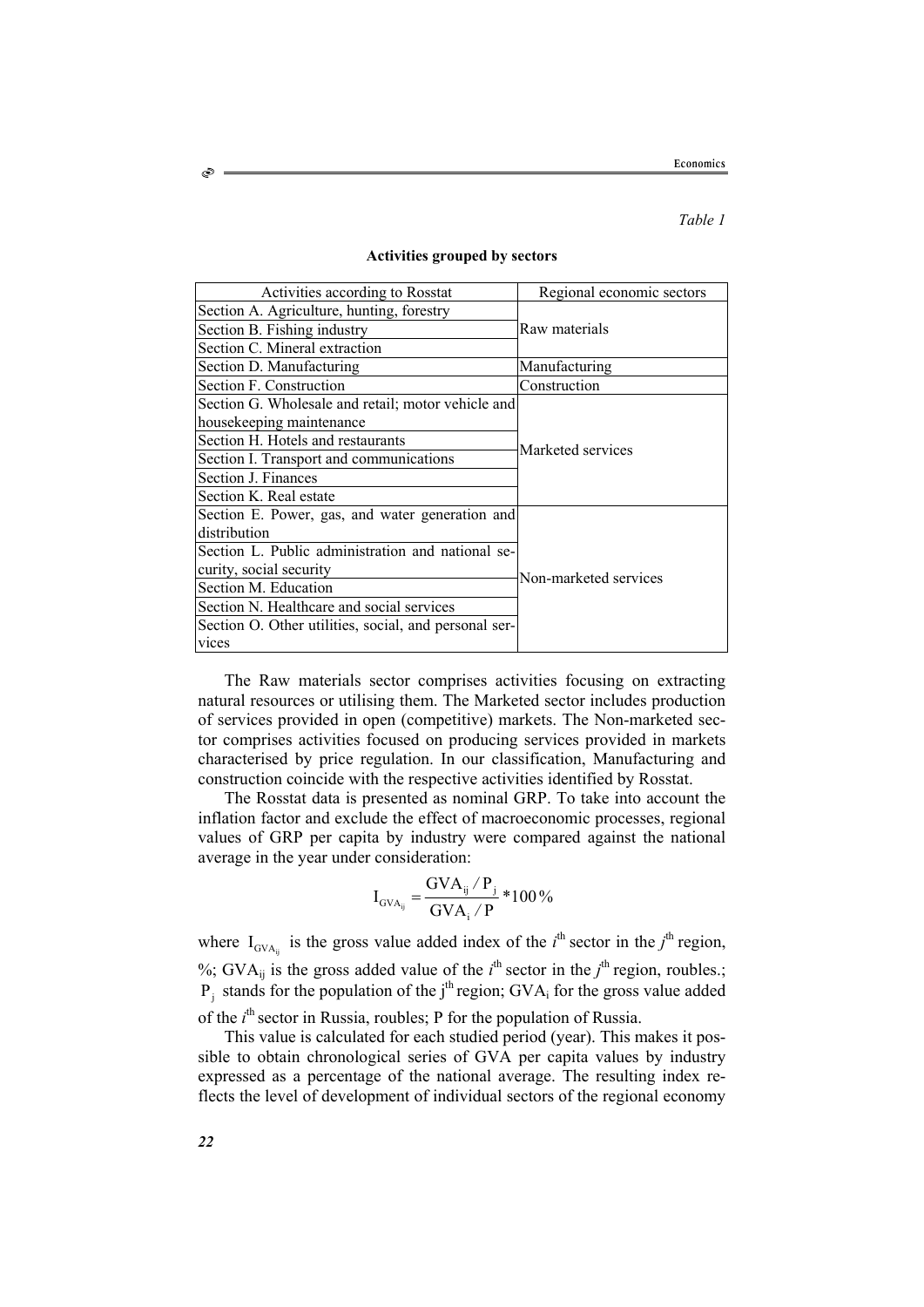as compared to the national average. In this work, this index will be referred to as the gross value added index.

Calculating a series of GVA index values for 2004—2013 made it possible to identity trends towards the strengthening and weakening of each regional economic sector as compared to the national trend. The analysis made it possible to track changes in the industrial specialisation of NWFD regions.

It is important to make a methodological remark about certain aspects of the NWFD economic space taxonomy. Statistics considers the city of Saint Petersburg and the Leningrad region as two separate regions. Here, we examine them as a single region due to the need to ensure comparability of the studied regions within a comparative analysis of their industry structure. Of course, treating a large highly urbanised city and a region comprising both urbanised and non-urbanised territories as equal analysis units is not entirely appropriate, yet in a broader sense treating Saint Petersburg and the Leningrad region as a single unit maintains the principle of spatial continuity.

## Results

Analysing time series of the GVA per capita values shows that they tend to increase, as compared to the national average, in the Republic of Komi, Saint Petersburg, and the Leningrad and Kaliningrad regions. A pronounced downward trend is observed in the Vologda and Murmansk regions. GRP does not exceed 80% of the national average in the Republic of Karelia and the Novgorod and Arkhangelsk regions and 50% in the Pskov region. GRP changes in these regions suggest that it is contained within that range (fig. 1). Leaders in the absolute aggregate GRP values are the Republic of Komi, Saint Petersburg, and the Leningrad region.



Fig. 1. GRP per capita in NWFD regions, % of the national average

*23*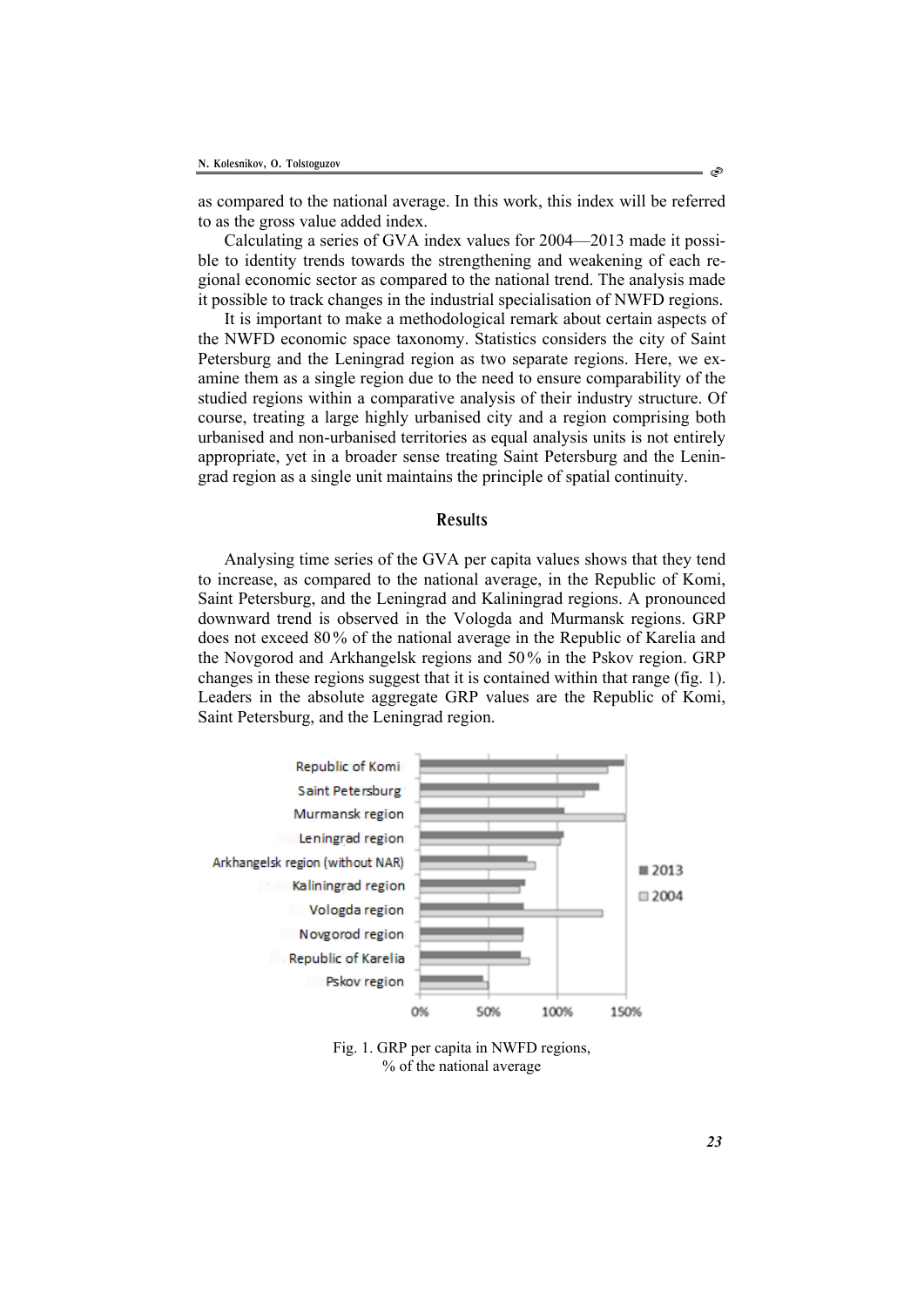Distribution of NWFD regions by the absolute value of and changes in aggregate GRP per capita follows the core/periphery logic. High GRP and upward trends are observed in the core — Saint Petersburg and the Leningrad region. Low GRP and stable or downward trends are observed in the periphery regions. At the same time, two remote NWFD regions do not follow the core/periphery pattern (when *aggregate* GRP per capita is considered). These are the Republic of Komi and the Kaliningrad region. In these regions, GRP per capita tends to increase as compared to the national average. In the Republic of Komi, its absolute value is much higher than the national average. To identify the factors affecting these phenomena, let us analyse the *structure* of and changes in GRP in NWFD regions.

The results of processing the statistics necessary for analysing the GRP structure of NWFD regions are shown in fig. 2. Based on the development of certain economic sectors in 2013, NWFD regions can be divided into the following four groups.

Group 1 comprises regions specialising in marketed services and manufacturing. In the NWFD, these are only Saint Petersburg and the Leningrad region. In these sectors, GVA per capita is 1.5 times the national average.

Group 2 consists of regions specialising in manufacturing. This sector is the only one where value added per capita is above the national average. In the NWFD, such territories are the Vologda, Novgorod, and Kaliningrad regions (fig. 2). However, the marketed services sector is weaker in these regions than that of group 1 (Saint Petersburg and the Leningrad region), and its performance is below the national average. The contribution of raw materials is insignificant — relative GVA per capita is between half and third of the national average. In the Vologda region, GVA per capita was decreasing steadily in manufacturing as compared to the national average — from 295% in 2004 to 145% in 2013. If this trend continues, the Vologda region will lose its manufacturing specialisation. In the Kaliningrad region, GVA in marketed services is approaching the national average. If this continues, the Kaliningrad region will join group 1.

Group 3 brings together regions without a clear specialisation. No economic sectors of these regions demonstrate performance above the national average, i. e. GVA per capita in all regional sectors is below the national average (probably, with the exception of non-marketed cervices sectors). This category includes the Republic of Karelia and the Pskov and Arkhangelsk regions (without the Nenets autonomous region) (see fig. 2). The only sector, whose GVA per capita approaches the national average is non-marketed services.

Group 4 consists of regions specialising in raw materials — the most developed sector on these territories. In the NWFD, it includes the Murmansk region, the Republic of Komi, and the Nenets autonomous region (see fig. 2). The raw materials sector is actively developing in the Republic of Komi contributing to the 'pattern breaking' GRP growth in this periphery region. This means that the GRP growth is accounted for by the region's increasing raw materials specialisation.

Ò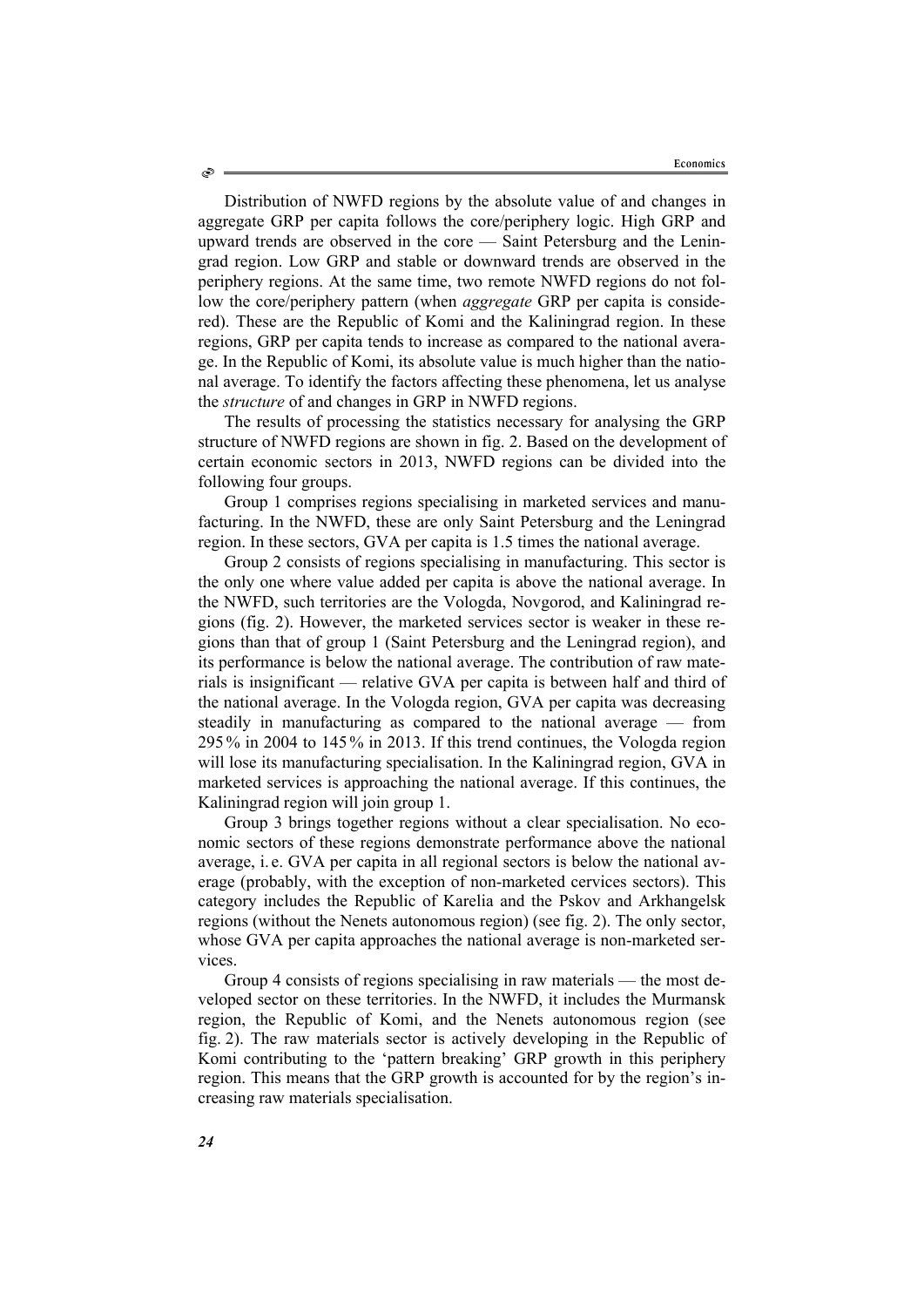

Fig. 2. Gross value added indices for NWFD regions

া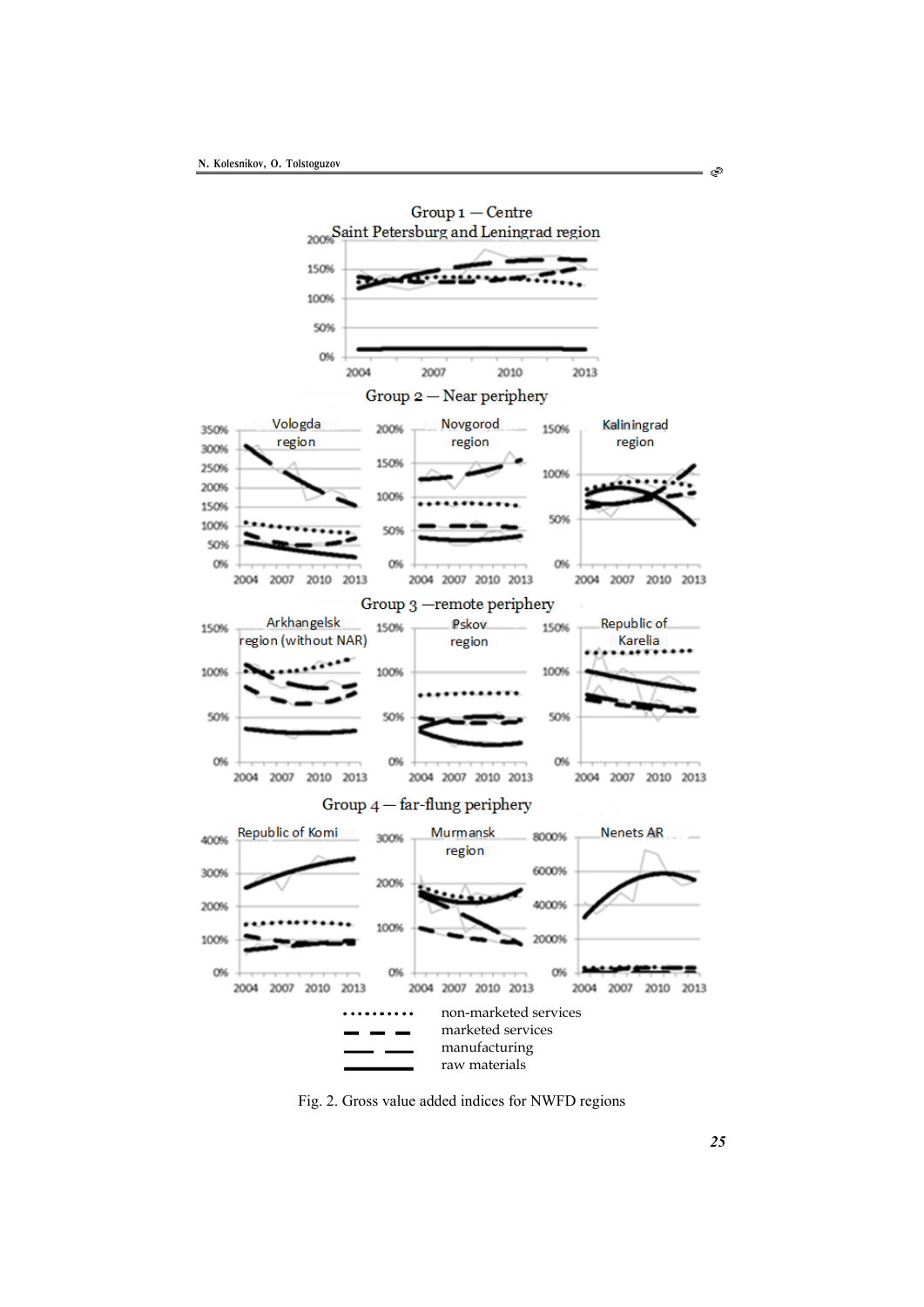Analysing the specialisation of each NWFD region in the context of its geographical position, one can see that region's specialisation correlates with its spatial position in relation to Russia's two economic cores — Saint Petersburg and Moscow, the closest to the NWFD regions (table 2).

*Table 2* 

|                     | Distance   |           |       |                         |
|---------------------|------------|-----------|-------|-------------------------|
| Region              | To Saint   | To Moscow | Total | Specialisation          |
|                     | Petersburg |           |       |                         |
| Novgorod region     | 200        | 530       | 730   | Manufacturing           |
| Vologda region      | 520        | 470       | 990   | Manufacturing           |
| Pskov region        | 290        | 740       | 1,030 | No clear specialisation |
| Republic of Karelia | 420        | 1,000     | 1,420 | No clear specialisation |
| Kaliningrad region  | 1,000      | 1,200     | 2,200 | No clear specialisation |
| Arkhangelsk region  | 1,400      | 1,200     | 2,600 | No clear specialisation |
| Republic of Komi    | 1,500      | 1,300     | 2,800 | Raw materials           |
| Murmansk region     | 1,300      | 1,900     | 3,200 | Raw materials           |
| Nenets autonomous   |            |           |       |                         |
| region              | 2,600      | 2,500     | 5,100 | Raw materials           |

**Distance to economic cores and regional specialisation, km** 

Therefore, the above classification can be supplemented with the description of the geographical position for each region. The core of the NWFD is Saint Petersburg and the Leningrad region — the second largest centre of Russia. Its economic structure is dominated by high value added sectors. The Novgorod and Vologda regions are classed as 'near' periphery, which describes both their geographical position and economic structure. Firstly, the Novgorod and Vologda regions are the closest to the regional core in terms of economic structure, since they have retained their manufacturing specialisation. 'Remote' periphery regions include the Arkhangelsk region, Pskov region, and the Republic of Karelia. They are geographically remote from economic cores, whereas their economic structure lacks a clear specialisation in either high-GVA or raw materials sectors. The 'far-flung' periphery includes the Murmansk region, the Republic of Komi, and the Nenets autonomous region — the most remote territories from the economic cores. They are located a significant distance from Moscow and Saint Petersburg. Their economic structure is opposite to that of the core, since they specialise in raw materials. An exclave with a special economic zone regime, the Kaliningrad region is a separate case.

To analyse the *process* of changes in the regional GRP structure in the NWFD, let us compare the distribution of regions by specialisation in 2004 and 2013. In 2004, the NWFD was dominated by regions specialising in manufacturing (fig. 3). However, in 2013, the Murmansk region lost its manufacturing specialisation and moved to the raw materials periphery group, whereas the Arkhangelsk region became one without a clear specialisation. Although the trends in structural economic changes continue in the

Ò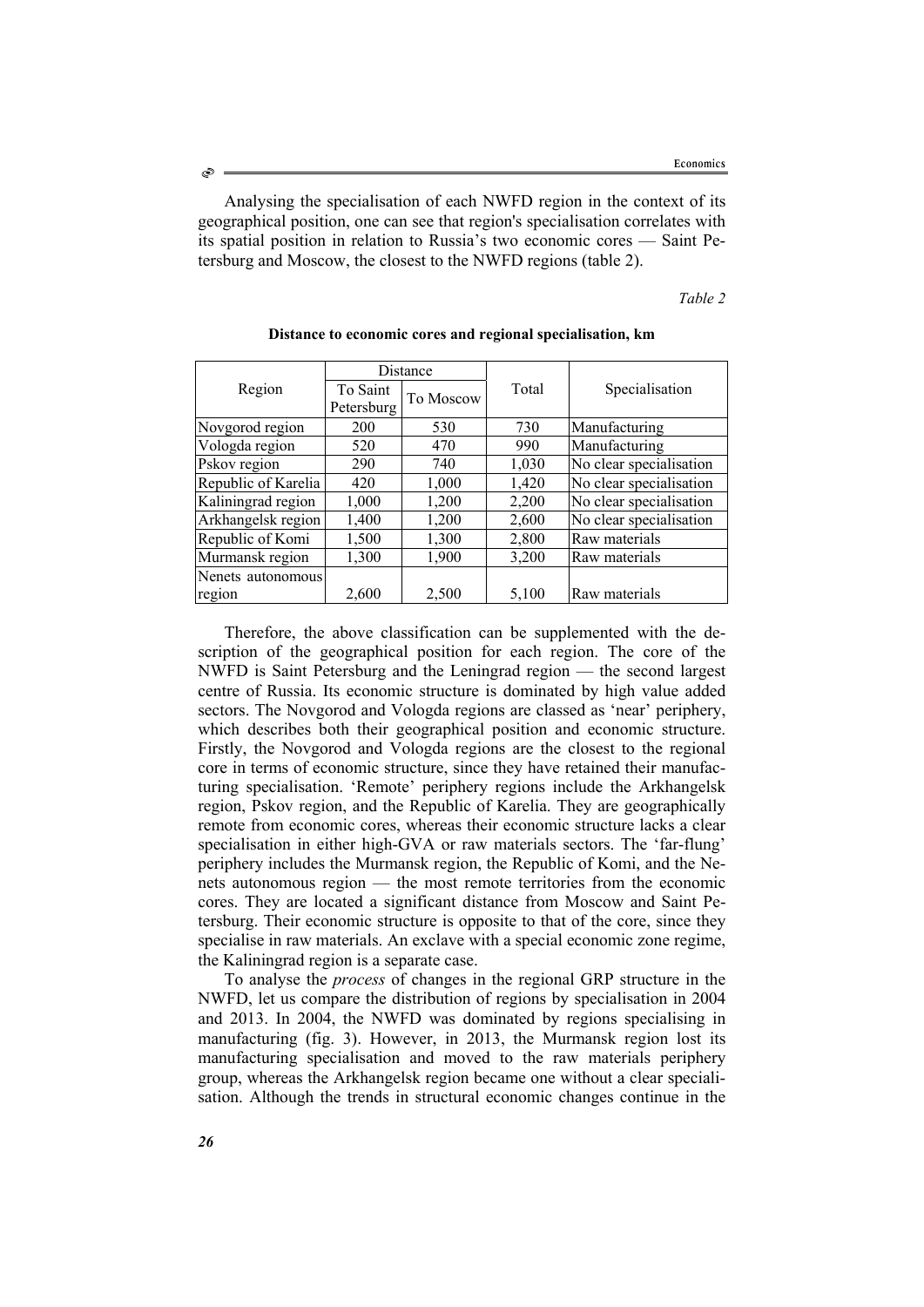NWFD, the Kaliningrad region is becoming a territory specialising in marketed services and manufacturing. The Novgorod region will retain its manufacturing specialisation but the Vologda region is likely to lose it (fig. 3).



Fig. 3. Changes in NWFD regions' specialisation

The Kaliningrad region is the only exception from the general trend of high value sectors gravitating towards the core. This phenomenon can be explained by the region's advantageous position as compared to the other NWFD regions, the functioning of the special economic zone regime on its territory, its border position [3] and involvement in transboundary value chains.

Mapped visualisation simplifies the perception of information (fig. 3) but does not necessarily reflect data accuracy. Thus, it is important to describe the non-uniformity of economic structure in the NWFD in quantitative terms. For this, let us identify the difference in the development of different economic sectors between groups of regions occupying opposite positions along the core/periphery scale — Saint Petersburg and the Leningrad region, on the one hand, and the 'far-flung' periphery, on the other. Let us assume that the difference is expressed in the correlation between the GVA indices for marketed services, manufacturing, and raw materials. The results of the calculations are shown in figure 4.

When analysing changes in the difference in the development of marketed services and manufacturing sectors, one can see that, in the beginning of the studied period, there was a trend towards the convergence between the core and the periphery. The gross value added index of the periphery regions was only 20% below that of the core. However, in 2006—2007, the situation changed and the difference between the core and periphery regions started to grow, becoming 1.8—1.9-fold in 2013 (fig. 4).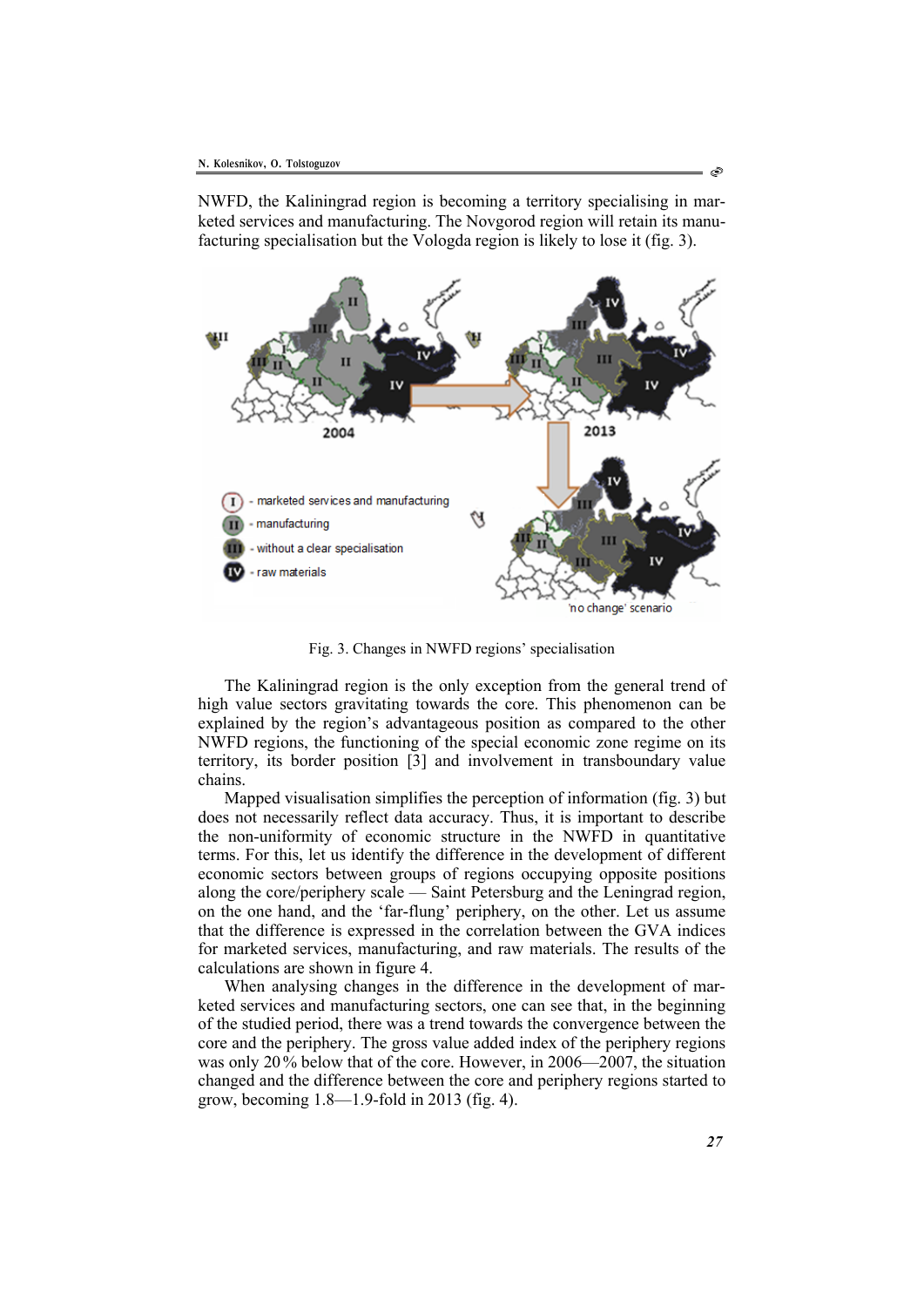

Fig. 4. GVA indices of the core and periphery regions of the NWFD

Raw materials are becoming increasingly dominant in the 'far-flung' periphery of the NWFD, which is proven by the relevant GVA index growth from 325% in 2004 to 392% in 2013 (fig. 4). In the core region of the NWFD, the index value is rather stable, ranging from 13 to 18%. Development of the raw materials sector is accompanied by the divergence of the core and periphery. However, this time, the core is lagging behind.

Our analysis shows that concentration of high value added sectors in the macroregion core and raw materials specialisation of remote regions tend to increase.

Therefore, transformations of the economic space of the NWFD follow the core/periphery pattern, which manifests in the polarisation of the economic structure of the core and periphery regions.

## Conclusions and recommendations

This study made it possible to identify trends in structural changes in NWFD regional economies. An analysis of structural changes in the context of the geographical and economic geographical position of regions demonstrated the direction of processes associated with the economic space transformation.

S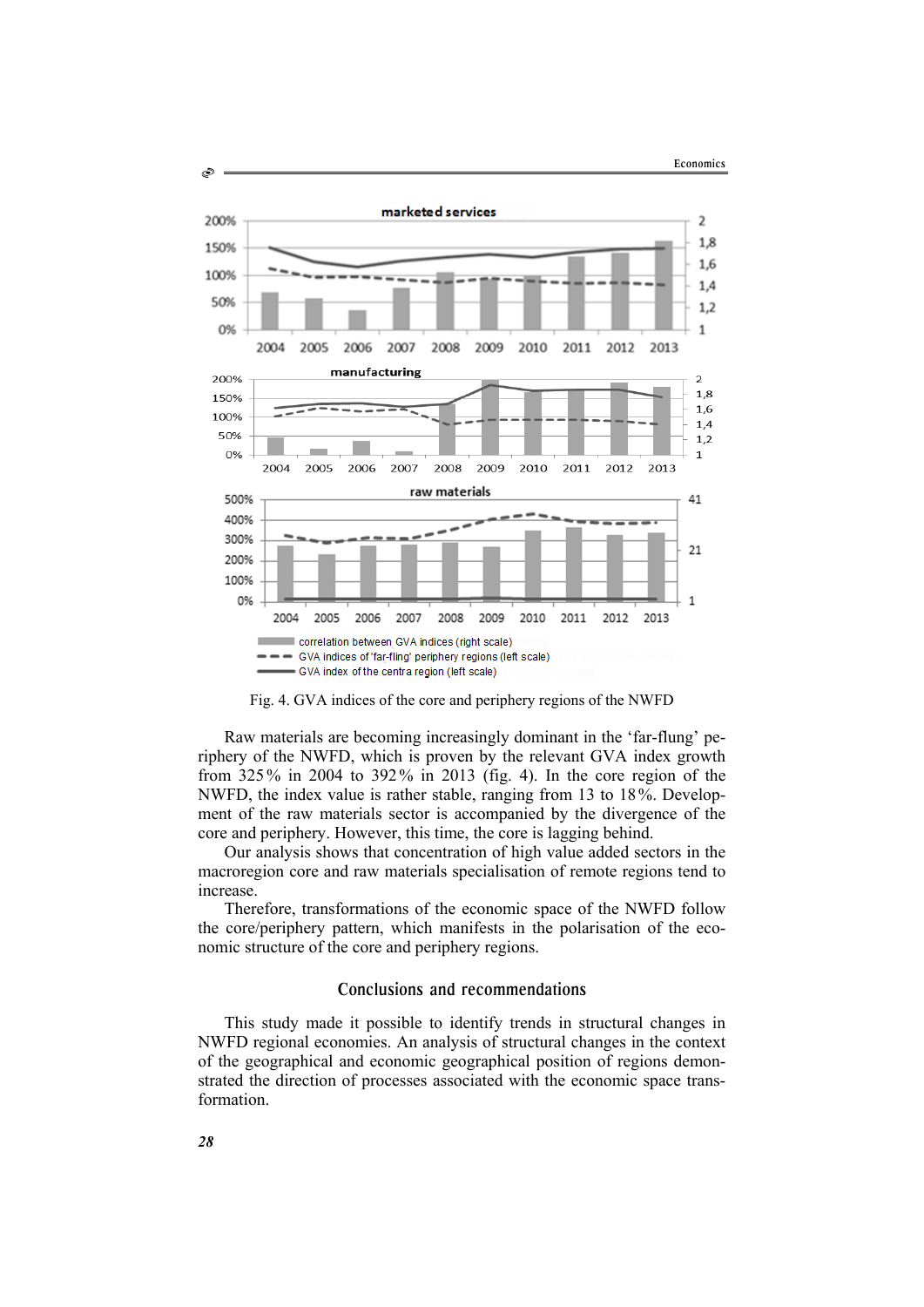Not unlike other peripheries, Russia's northwestern periphery (especially along the outer borders) undergoes global transformation [5]. Although they cannot compete with agglomerations in terms of added value, investment, and household spending, periphery regions play an important role in cultivation and 'retention' of territories. Russia's Northwest has strong economic ties with European countries and thus contributes to achieving an important geopolitical objective — promoting and implementing competitive projects for territory development — in the conditions of systemic challenges and strong competition from the relevant projects of neighbouring countries.

Polarisation of the economic space accompanied by excessive centralisation of power increases differences between the developed core and the weakened periphery. This results in a number of typical issues: depopulation, weak economic activity, budget deficit, low investment potential, poverty and social differentiation, insufficient urbanisation, and the obsolescence and insufficiency of infrastructure. Polarised development leads to a decrease in the quality of labour force, out-migration, reduction in economic activity, and finally, transition from periphery to downward transition regions. This results in Russian regional policy focusing on the issues of socioeconomic and spatial development of periphery regions.

A deficiency in the traditional approach is underestimation of systemic risks and inability to identify key competences that can be translated into fundamental benefits through organised economic activities and development of new tools that would take into account economic cycles and external global challenges faced by periphery regions [10]. This manifests in the absence of innovative hi-tech industries, which would give rise to new markets of hi-tech products and services and rapid dissemination of technology in traditional and new industries.

European research focusing on the development of periphery territories identifies innovation as the key element of a region's economic development. For instance, D. Doloreux [12], K. Onsager [18], A. Isaksen and J. Karlsen [14], D. Baumgartner [11], and S. Virkkala [20] stress the low density of economically active population, weak interregional competition, small local market, and a narrow knowledge base. F. Tödtling and M. Trippl also emphasise a 'thin' regional innovation system.

We believe that economic modernisation of a periphery region is stalled by systemic limitations — low liquidity, insufficient investment attractiveness, and institutional particularities resulting in uneven distribution of investment (its concentration in agglomerations). To ensure liquidity, it is necessary to reproduce certain nodes of the economic space, including transport and engineering infrastructure, social infrastructure, healthcare, and education.

To take advantage of external effects and externalities, it is necessary to focus on managing concentration and yielding economic benefits from the effect of scale and specialisation. At the same time, periphery conditions require selective usage of the territory and practical involvement of the periphery in global processes. Thus, a regional policy should focus on functional and innovation zones and other supra-regional industrial units rather than traditional regions.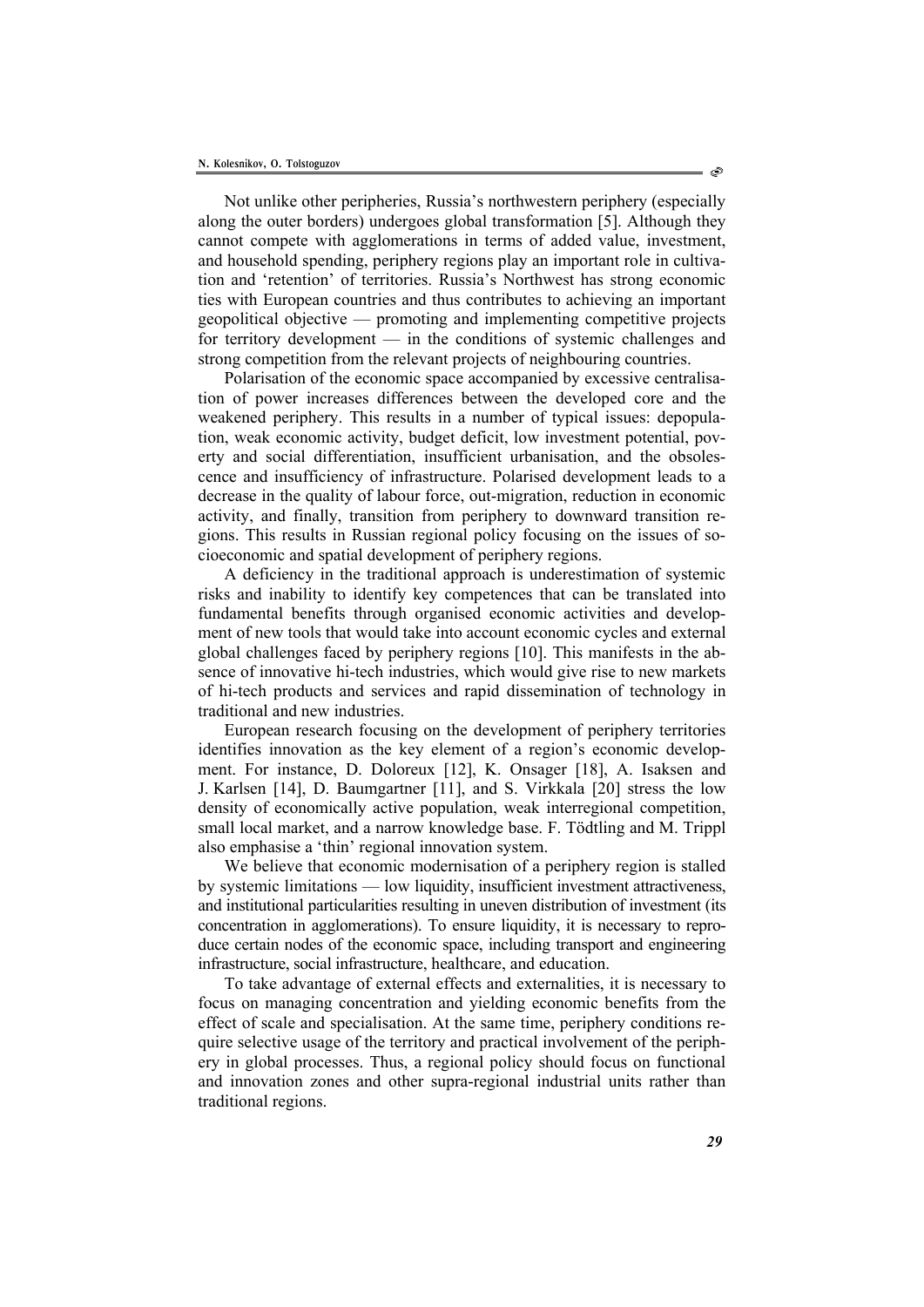Based on the results obtained, we offer recommendations for the development of a regional economic policy that, on the one hand, would not stall the objective processes of economic space polarisation and, on the other, would stimulate the development of economic activities in periphery regions based on their unique advantages and human capital.

A strategic analysis makes it possible to formulate three approaches to the structural modernisation of a periphery region's economy. The first one suggests selecting a strategy for strengthening a region's position in relevant markets based on increasing its specialisation and focusing efforts on selected economic sectors and technologies accompanied by an increase in production efficiency in view of inclusion into value chains and attraction of foreign investment. A specialisation is selected for cooperation and inclusion into interregional and international production chains and financial flows. This suggests a focus on the investment process, its organisational and institutional support with an emphasis on value added by resident agents within production chain, specialisation, and cooperation. As V.I. Chasovsky stresses, 'it is also possible to encourage miniaturisation of activities, since a small hi-tech enterprise can be integrated into regions of different ranks' [9, p. 166].

The second approach suggests its structural diversification based on the development of technology and industrial, transport, and logistics infrastructure and inclusion into global value chains. The expected result is creating a foundation for innovation diffusion, adoption of innovative management tools, economic diversification, increasing investment attractiveness, and finally securing innovation and technology development. Special attention is paid to developing measures to take advantage of external development opportunities (external investment and externalities).

The choice between specialisation and diversification as conceptual approaches to regional economic development has been studied by many authors. However, there is no definite answer as to whether any of these approaches is superior to the other. At the same time, T. Kemeny and M. Storpe [15] stress that strengthening a region's sepcialisation has a positive correlation with the level of salaries. Some even believe that specialisation and diversification are interrelated processes [17].

The third approach has not been formulated clearly. However, its elements can be used within the first and second approaches, namely, the creation of functional zone, new technologies, and technology platforms substituting traditional elements of value chains in the conditions of local community consolidation. This imperative — the creation of an innovative economy, — necessitates joining the efforts of business, science, and the states. Priorities, strategic research programmes, and roadmaps for introducing innovation infrastructure (technology platforms, industrial parks, etc.) are devised based on the above consideration and a long-term forecast for science, technology, and breakthrough area development.

*This article was prepared in the framework of the research and development project 'Methodology for studying the evolution of periphery northern regions and developing mechanisms to manage their economic development' No. АААА-А16- 116011900255-1.*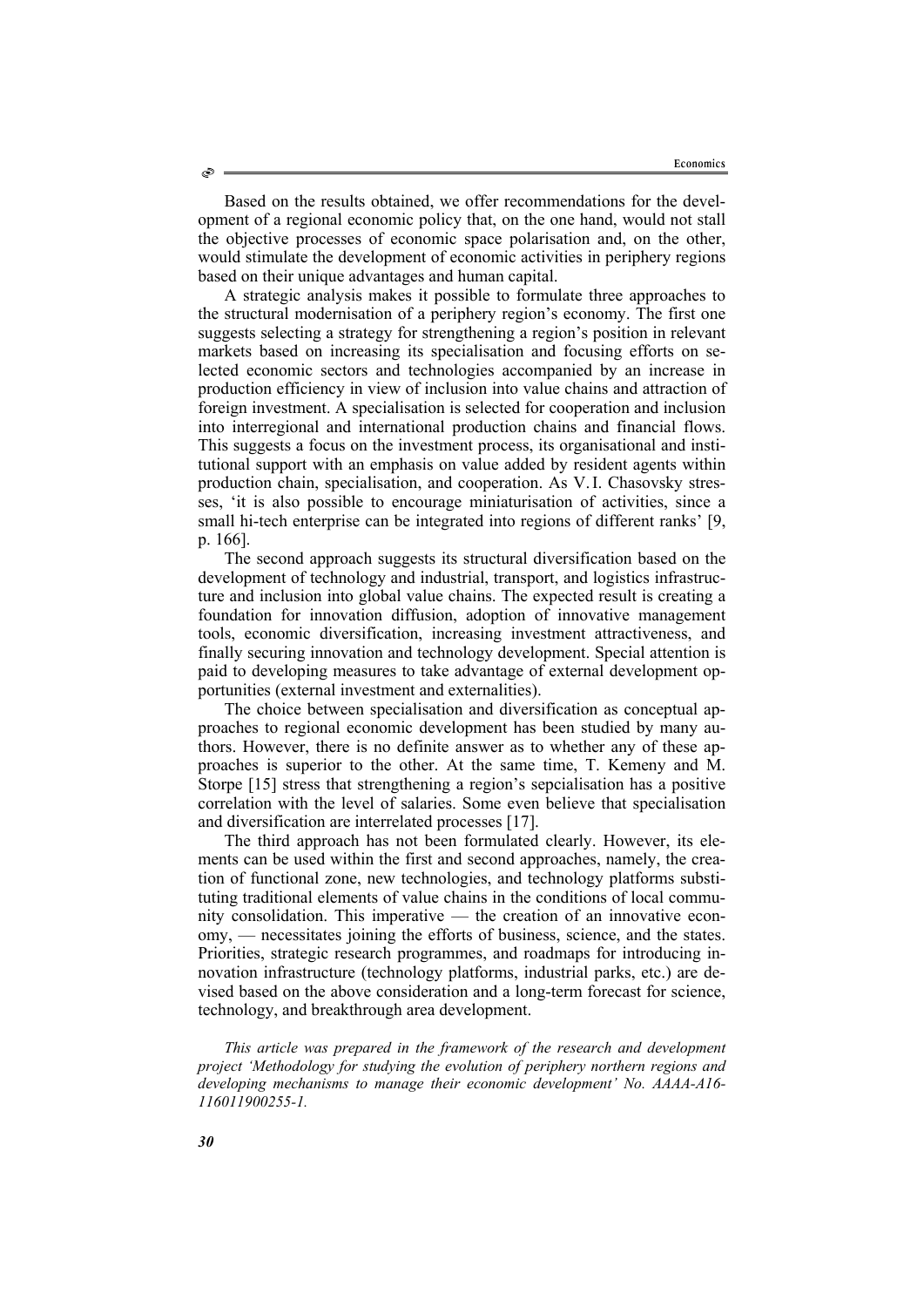#### *References*

1. Gluschenko, K. P. 2010, Issledovaniya neravenstva po dokhodam mezhdu rossiyskimi regionami [Studies on income inequalities among Russian regions], *Region: ekonomika i sotsiologiya* [Region: Economics and Sociology], no.4, p. 88—119.

2. Doklad o mirovom razvitii 2009: novyy vzglyad na ekonomicheskuyu geografiyu [World development report 2009: Reshaping Economic Geography], 2009, Moscow.

3. Kolesnikov, N. G. 2012, Prigranichnost' i periferiynost' kak faktory ekonomicheskogo razvitiya regiona [Borderness and peripherality as factors of economic development of a region], *Sever i rynok: formirovaniye ekonomicheskogo poryadka*  [North and Market: Formation of Economic Order], T. 3, no. 31, p. 117.

4. Kolomak, Ye. A. 2014, Prostranstvennaya kontsentratsiya ekonomicheskoy aktivnosti v Rossii [Spatial concentration of economic activities in Russia], *Prostranstvennaya Ekonomika* [Spatial Economics]*,* no. 4, p. 82—99.

5. Savelyev, Yu. V., Tolstoguzov, O. V. (eds.) 2015, *Osobennosti sotsial'noekonomicheskogo razvitiya i modernizatsii prigranichnogo regiona* [Features of socio-economic development and modernization of a border region], Petrozavodsk.

6. Rastvortseva, S. N. 2013 *Upravleniye razvitiyem protsessov kontsentratsii ekonomicheskoy aktivnosti v regione: podkhody novoy ekonomicheskoy geografii* [Regional economic activities development management: new economic geography approach], Moscow.

7. Rozanova, L. I., Moroshkina, M. V. 2015, Analiz vliyaniya protsessa kontsentratsii na razvitiye regionov Severo-zapadnogo federal'nogo okruga [Analysis of the impact of processes of concentration on the development of North-West Federal District regions], *Ekonomicheskiy analiz: teoriya i praktika* [The economic analysis: theory and practice]*,* no. 22, p. 52—62.

8. Tolstoguzov, O. V. 2011, Differentsiatsiya regionov Rossii i problemy razvitiya prigranichnykh regionov [Differentiation of Russian regions and issues of development of border regions], *Problemy strategii i taktiki regional'nogo razvitiya*  [Problems of strategy and tactics of regional development], T. 2, p. 153—162.

9. Chasovskiy, V. I. 2015, Key Directions of Sectoral and Spatial Changes in the Russian Industry, *Balt. Reg.*, no. 3, p. 121—134. DOI: 10.5922/2079-8555-2015-3-10.

10. Shishkin, A. I., Shishkin, A. A. 2015, *Upravleniye ekonomicheskimi protsessami v regione (analitika na osnove praktiki strategicheskogo planirovaniya v Karelii)* [Management of economic processes in a region (analytics based on the practice of strategic planning in Karelia], Saint-Petersburg.

11. Baumgartner, D., Pütz, M., Seidl, I. 2013, What kind of entrepreneurship drives regional development in European non-core regions? A literature review on empirical entrepreneurship research, *European Planning Studies*, no. 21, p. 1095—1127.

12. Doloreux, D., Dionne, S. 2008, Is regional innovation system development possible in peripheral regions? Evidence from the case of La Pocatiere, *Entrepreneurship & Regional Development*, no. 20, p. 259—283.

13. Gardiner, B., Martin, R. L., Tyler, P. 2013, Spatially unbalanced growth in the British economy. Journal of Economic Geography, 13, p. 889—928.

14. Isaksen, A., Karlsen, J. 2013, Can small regions construct regional advantages? The case of four Norwegian regions. *European Urban and Regional Studies*, no. 20, p. 243—257.

15. Kemeny, T., Storper, M. 2015, Is Specialization Good for Regional Economic Development? *Regional Studies*, T. 49, Vol. 6, p. 1003—1018.

Ò